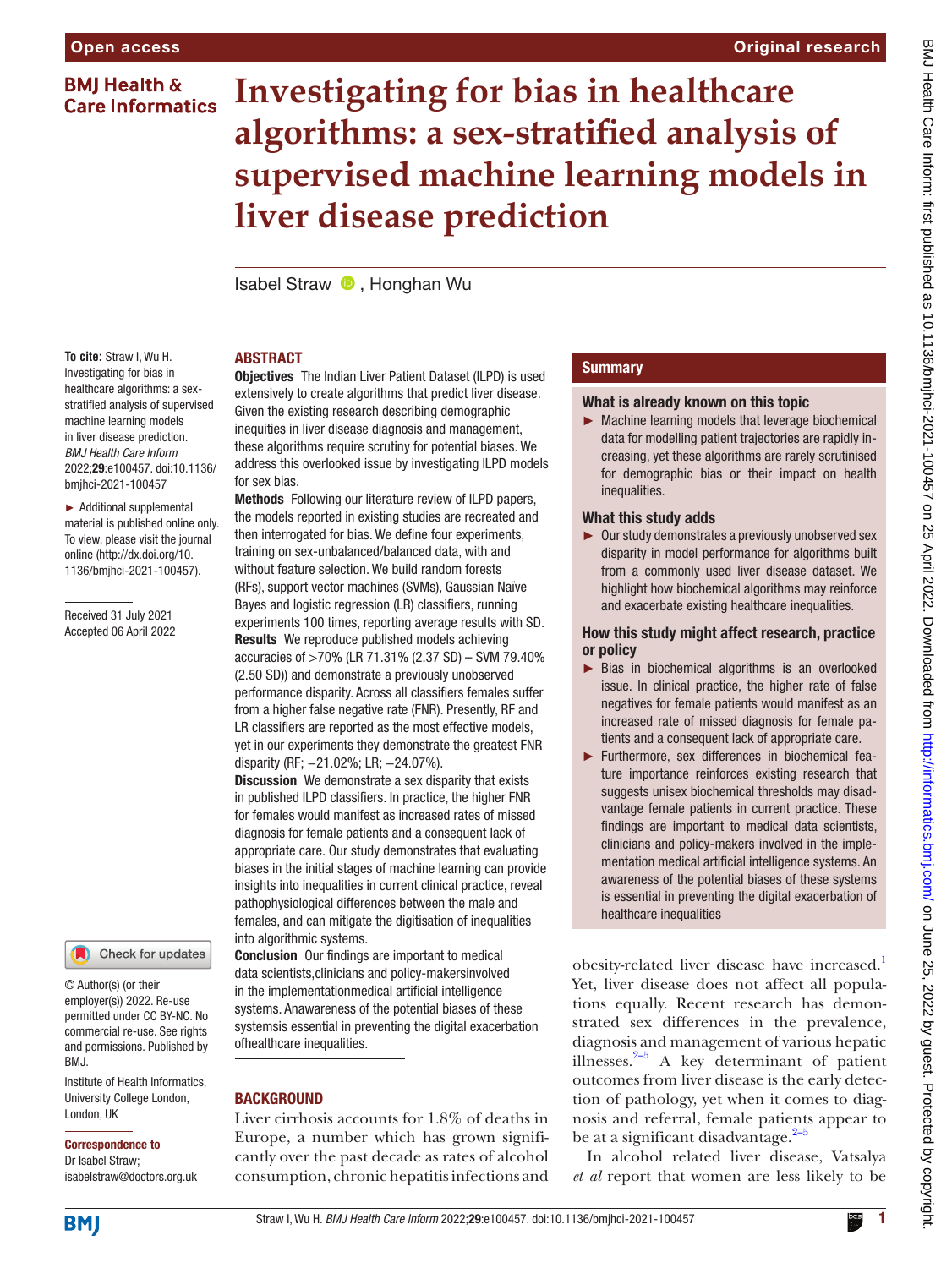suspected of alcohol abuse, diagnosed and often experience more severe disease with worse outcomes.<sup>23</sup> Sex differences in diagnosis are compounded by inequalities in the liver disease management. Mathur *et al* report disparities in access to liver transplantation that result in females having markedly lower transplant rates than their male counterparts.<sup>[4](#page-6-2)</sup> The problem extends beyond hepatology. In 2021, the UK parliamentary report on the gender health gap highlighted that the UK has the largest female health gap in the G20 and the 12th largest globally.[5](#page-6-3) The exclusion of females from research trials (extending to animal research), the neglect of female bodies throughout medical pedagogy and the unconscious biases of practitioners are a few of the intersecting factors that result in worse health outcomes for female patients.<sup>[6–10](#page-6-4)</sup>

Liver function tests are integral to patient diagnosis and monitoring. These 'biochemical markers' include proteins made by the liver (eg, albumin), and enzymes required for metabolism (eg, aspartate aminotransferase (AST)). Bias research has illustrated that biochemical markers are not equally effective for all patient groups.[3 7 10–12](#page-6-5) Suthahar *et al* describe how sex differences in biomarker thresholds affect objectivity in management, as what is considered 'normal' in one sex, may not be so in the other. $12$ Grimm *et al* investigate the relationship between albumin and mortality, reporting that albumin offers a higher predictive power for males compared with females.<sup>11</sup> Furthermore, Vatsalya *et al* and Stepien *et al* describe sex differences in biochemical cut offs, highlighting that the milder expression of liver injury for females may result in female disease going undetected.<sup>3</sup> <sup>13</sup> Such disparities in the predictive potential of clinical biomarkers have the potential to exacerbate healthcare inequalities.<sup>67 10 12</sup>

The rise in healthcare artificial intelligence (AI) has resulted in the increasing use of large clinical datasets for machine learning  $(ML)$ .<sup>[14](#page-7-0)</sup> ML classifiers that use biochemical markers to model patient trajectories have consistently outperformed traditional statistical models.<sup>14</sup> However, despite the promise of ML tools, the presence of demographic biases in AI algorithms has indicated that historical harms may materialise in digital systems and worsen population inequalities.<sup>[7 15–17](#page-6-8)</sup> The development of predictive models from biomarkers is one area in which medical ML models are at risk of encoding the errors of current practice. In our paper we explore for this possibility in liver disease prediction by examining models built from a commonly cited dataset: The Indian Liver Patient Dataset (ILPD).

The ILPD is a widely used open-source dataset that provides the biochemical markers of a sample of patients, some of whom have liver disease.<sup>18–22</sup> BanuPriya and Tamilselvi provide an overview of classification models built from this dataset, since which time further models have been published from both academics and major industry.[18 19 21](#page-7-1) Authors consistently report accuracies of >70% for identifying liver patients, with logistic regression (LR) models and random forests (RFs) giving the

best results. Jin *et a* $\ell^2$ <sup>3</sup> demonstrate accuracies of 72.7% with LR models, similarly Adil *et al* achieve 74% accuracy with their LR model, outperforming artificial neural networks and support vector machines (SVMs).<sup>[24](#page-7-3)</sup> A recent study from Intel reproduces these models and performs additional feature selection giving model accuracies of 74.6% (RF) and 71.2% (SVM).[19](#page-7-4)

Predictive ML models may benefit patient care if they can diagnose liver disease at an earlier stage. $25$  Yet, despite the existing literature that describes biases in clinical medicine, biochemical tests and algorithmic performance, none of the ML studies on the ILPD focus on sex disparities in model performance.<sup>478 10–12 16 17</sup> We seek to address this gap in the research by investigating the ILPD dataset and its respective models for sex bias. $18-20$ 

## METHODOLOGY

The ILPD was originally collected from India and consists of 583 patient records, of which 416 have liver disease. We imported the ILPD from the UCI repository (full codebook available in [online supplemental material C](https://dx.doi.org/10.1136/bmjhci-2021-100457)).<sup>19 22</sup>

## Data exploration and initial analysis

Data exploration is the primary stage of the ML process and involves file importation, formatting, descriptive statistics and configuring datatypes. [Online supplemental](https://dx.doi.org/10.1136/bmjhci-2021-100457)  [table 1](https://dx.doi.org/10.1136/bmjhci-2021-100457) gives the variables included in our dataset and their initial datatypes.

#### Feature exploration

[Online supplemental table 2](https://dx.doi.org/10.1136/bmjhci-2021-100457) presents the sex-stratified feature importance ranked by Pearson's correlation coefficient. For females, the enzymes ALT and AST are ranked fourth and fifth, whereas for males they are ranked seventh and eighth. Further, albumin and A/G ratio are ranked higher for male patients compared with female patients. These subtle differences in feature importance may reflect underlying sex differences in hepatic pathophysiology and biomarker expression.[3 4 26](#page-6-5) Further, [online](https://dx.doi.org/10.1136/bmjhci-2021-100457)  [supplemental table 2](https://dx.doi.org/10.1136/bmjhci-2021-100457) demonstrates that the mean IQR across all biomarkers is less for females, suggesting that these biomarkers may have less of a predictive power for female patients overall (mean IQR; female 0.145, male 0.175).

## Data preprocessing

Data preparation steps reflected existing studies.<sup>1920</sup> Mean imputation was used to address missing values, gender was mapped to a 0/1 numerical datatype, normalisation was performed using minimum-maximum scaler function and the target variable was recoded to binary variable, such that 1 represents diseased patients (n=416).

## Addressing class imbalance

The original dataset demonstrated significant class imbalance (167 healthy vs 416) diseased patients) and sex imbalance (142 females vs 441 males). Similarly to existing models, we implement the imblearn SMOTE()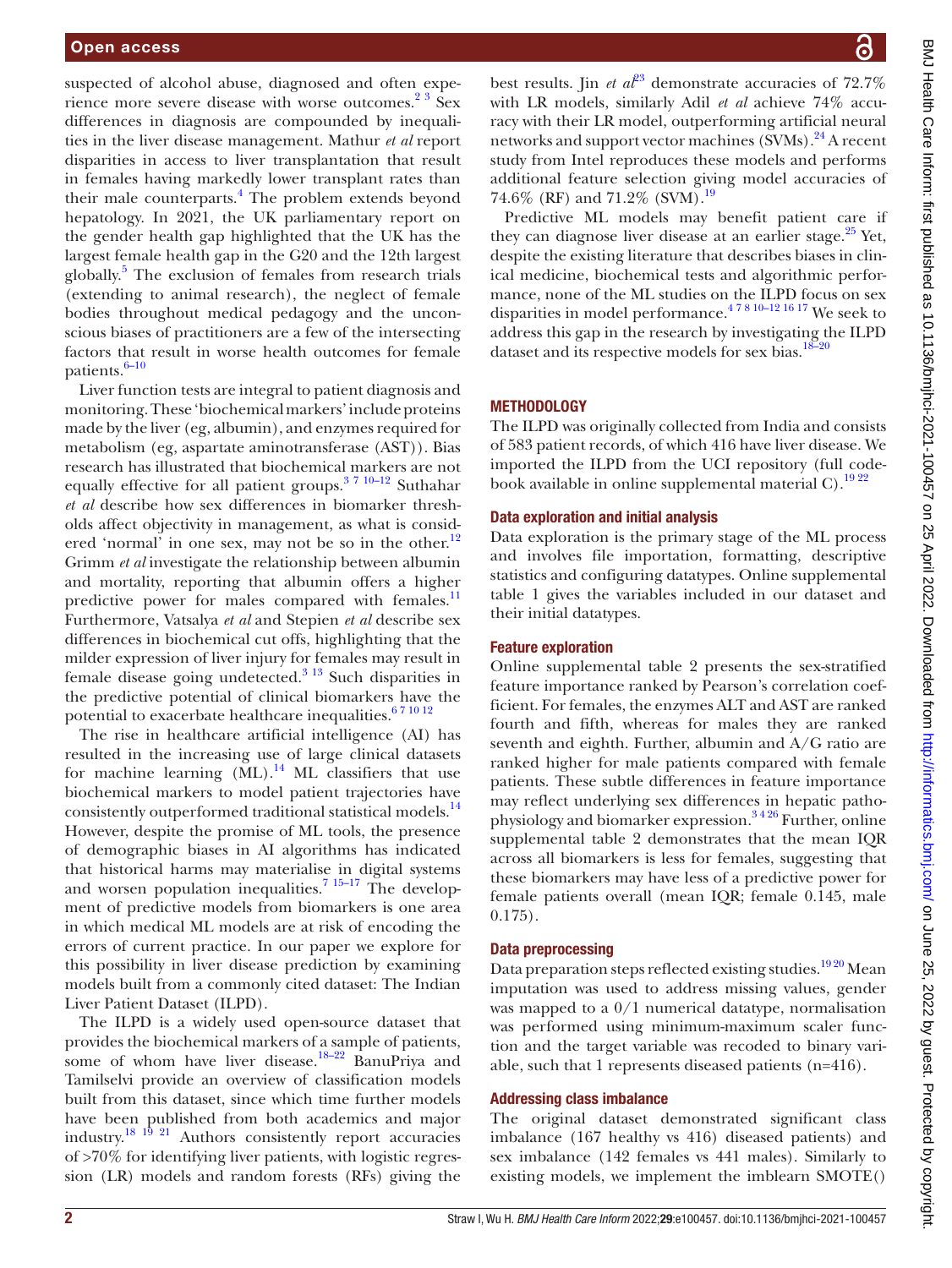<span id="page-2-0"></span>

| Table 1 | Summary counts of classes in the Indian liver patient dataset dataset, including counts after the dataset is balanced |                         |                              |                                                      |                              |                                                        |                              |  |  |  |
|---------|-----------------------------------------------------------------------------------------------------------------------|-------------------------|------------------------------|------------------------------------------------------|------------------------------|--------------------------------------------------------|------------------------------|--|--|--|
|         | Target<br>(disease=1)                                                                                                 | Dataset 1<br>(original) | Total<br>counts for<br>sexes | Dataset 2<br><i>(oversampled)</i><br>minority class) | Total<br>counts for<br>sexes | Dataset 3<br>(sex balanced,<br>oversampled<br>females) | Total<br>counts for<br>sexes |  |  |  |
| Female  | 0                                                                                                                     | 50<br>92                | 142                          | 145<br>92                                            | 237                          | 408<br>187                                             | 595                          |  |  |  |
| Male    | 0                                                                                                                     | 117<br>324              | 441                          | 271<br>324                                           | 595                          | 271<br>324                                             | 595                          |  |  |  |
| Total   |                                                                                                                       |                         | 583                          |                                                      | 832                          |                                                        | 1190                         |  |  |  |

package to address these imbalances; oversampling both the minority class and under-represented females as detailed in  $table\ 1<sup>19</sup>$  $table\ 1<sup>19</sup>$  The sex-unbalanced dataset is retained to compare the impact of female representation in the training data on sex disparities in performance.

#### Model development and implementation

Gulia and Praveen Rani review the classification algorithms that have been built from the ILPD, including RFs and SVMs.<sup>20</sup> A more recent review from BanuPriya and Tamilselvi describe the accuracies of additional models including Bayesian Networks, which is further built on by the work of Aswathy who evaluates the performance of LR models on the ILPD.<sup>18 19</sup> We replicate the methods of these studies, reproducing RF, SVM, Gaussian Naïve Bayes (GNB) and LR classifiers. We implement these models across four experiments, in which we evaluate the overall and sex-stratified performance of the classifiers.

## Experiment 1: models trained on unbalanced dataset, without feature selection

Initially, we reproduce existing studies, building a predictive algorithm on the full unbalanced dataset to predict liver disease. Data were divided into test and training subsets (30%/70%), hyperparameters were tuned using GridSearchCV(), the model was trained on the mixed-sex data and results were stratified by sex to give the evaluation metrics for males/females separately. We do this 100 times (building, training and testing separate models) and report average results with SD over the 100 runs. This is done for all four classifiers resulting in four results tables ([online supplemental material B](https://dx.doi.org/10.1136/bmjhci-2021-100457) Spreadsheets, 'Experiment 3.1.1—RF'—'Experiment 3.1.1 GNB').

## Experiment 2: models trained on sex-balanced dataset, without feature selection

The methodology of experiment 1 is repeated using the sex-balanced dataset defined in Table 1 . We ensure sex balance in the training data by taking random subsets from the male and females separately, which are appended together to form the full sex-balanced training data for each individual experiment [\(online supplemental file](https://dx.doi.org/10.1136/bmjhci-2021-100457) [3](https://dx.doi.org/10.1136/bmjhci-2021-100457) Spreadsheets, 'Experiment 3.1.2—RF'—'Experiment 3.1.2 GNB').

## Experiment 3: models trained on unbalanced dataset, with feature selection

In experiment 3, we perform feature selection based on the unbalanced dataset, in experiment 4, we perform feature selection on the sex-balanced dataset. Feature selection is performed using Recursive Feature Elimination (RFE) sklearn package, which returns the top five ranked features [\(online supplemental material B](https://dx.doi.org/10.1136/bmjhci-2021-100457) Spreadsheets, 'Experiment 3.1.3—RF'—'Experiment 3.1.3 GNB').

## Experiment 4: models trained on balanced dataset, with feature selection

Lastly, models and feature selection are fitted to the sexbalanced dataset. Our aim was to investigate whether feature selection would differ once the representation of females was addressed, and whether this would influence any performance disparities.

## Model evaluation

Evaluation metrics are reported for all patients and separately for the sexes (equations 1–3). We examine the mean difference between the male and females for each evaluation metric to demonstrate any disparities (equation 4). Two-sample paired t-tests are run on the series of 100 experiments for the male and female patients to assess whether the mean difference between sexes, for each of the evaluation metrics, is statistically significant  $(p<0.05)$ .

#### Equation 1: accuracy evaluation metric

Accuracy gives the proportion of correct predictions produced by a model.

$$
Accuracy = True positives + True negatives
$$
\n
$$
Accuracy = True positives + True negatives + False positives + False negatives
$$

## Equation 2: F-score evaluation metric, precision and recall

The F-score is the average of precision and recall, with a value of 1 being a perfect score.

$$
Recall = \frac{TP}{TP+FN}
$$

$$
F Score = \frac{2 \times Precision \times Recall}{Precision + Recall}
$$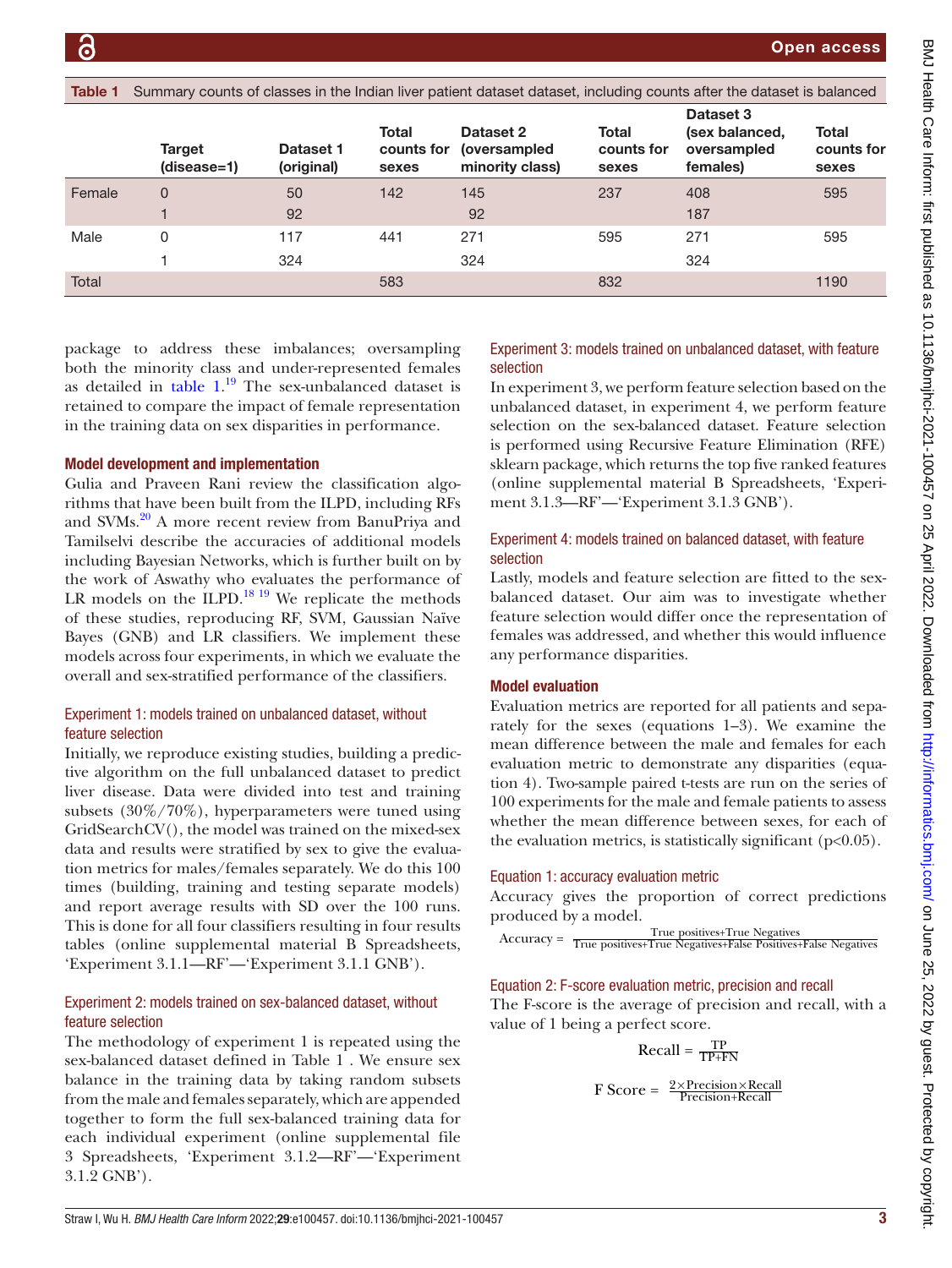## Open access

#### Equation 3: performance error rates

The following error rates are used throughout our evaluation.<sup>21</sup>

- True positive: Predicted yes and they do have disease.
- ► True negative: Predicted no and they do not have disease.
- False positive: Predicted yes, but they do not have disease.
- ► False negative: Predicted no, but they actually do have disease.

```
True Negative Rate (TNR) = \frac{TN}{TN+FP}
```
True Positive Rate (TPR) = 
$$
\frac{TP}{TP+FN}
$$

#### Equation 4: sex performance disparity

Sex performance disparity = Male evaluation metric ( mean) *<sup>−</sup>* Female evaluation metric ( mean)

#### RESULTS

We ran 16 experiments: experiments 1–4, with each of the four classifiers. The detailed results tables with the 100 experiment runs are provided in the spreadsheet files in [online supplemental material B](https://dx.doi.org/10.1136/bmjhci-2021-100457). In [online supple](https://dx.doi.org/10.1136/bmjhci-2021-100457)[mental material A](https://dx.doi.org/10.1136/bmjhci-2021-100457) 'Tables in Text', we provide summary in several condensed tables, which give the average evaluation metrics and the statistical significance of any malefemale differences.

#### Results for experiment 1

[Online supplemental table 3](https://dx.doi.org/10.1136/bmjhci-2021-100457) demonstrates that our four models reflect the existing literature, achieving accuracies >70% (71.31% (2.37 SD) LR – 79.40% (2.50 SD)

SVM). [Table](#page-3-0) 2 details the disparities for each evaluation metric, from which we observe a statistically significant sex disparity in Accuracy for all classifiers, with mixed results regarding the direction of the disparity (performance disparity -2.98 SVM to 2.96% RF, p<0.05). In the case of the ROC\_AUC score, we observe a significant disparity that negatively impacts females for the RF  $(6.80\%, p<0.05)$ , LR  $(2.93\%, p<0.05)$  and GNB  $(5.53\%,$ p<0.05) classifiers.

The accuracy and ROC\_AUC disparities fluctuate depending on the balance between the different error rates, however, on examining the error rates individually, we see a consistency in error trends for each sex. Across all classifiers females suffer from a higher false negative rate (FNR), while males suffer from a higher false positive rate. The disparity demonstrates a consistently higher recall for males, with females experience a lower recall and correspondingly higher FNR disparity, −2.58% to −24.07%, [table](#page-3-0) 2)

## Results for experiment 2

In experiment 2, we trained on sex-balanced data, improving overall accuracy across all four classifiers (RF 81.66% (2.33 SD) vs 78.17 (2.36 SD); LR 74.53% (1.96 SD) vs 71.31% (2.37 SD); SVM 83.30% (1.75 SD) vs 79.40% (2.50 SD); GNB 74.75% (1.9 SD) vs 71.53% (2.61 SD)—[online supplemental table 4](https://dx.doi.org/10.1136/bmjhci-2021-100457)). We now see a consistent accuracy disparity that benefits females across all four classifiers  $(-11.47\%$  to  $-6.17\%$ , p<0.05–[table](#page-4-0) 3). Disparities in the ROC\_AUC scores are less consistent (LR unbalanced ROC disparity 2.93%, LR balanced ROC disparity 4.79%; GNB unbalanced ROC disparity 5.53%, GNB balanced disparity 5.45%).

<span id="page-3-0"></span>Table 2 Experiment 3.1.1—unbalanced training data without feature selection, sex performance disparities

| <b>Mean</b>                            | <b>Random forest classifier</b>                |                   | <b>Logistic regression</b><br>classifier         |                   | <b>Support vector machine</b>                |                   | <b>Gaussian Naïve Bayes</b>                    |                   |
|----------------------------------------|------------------------------------------------|-------------------|--------------------------------------------------|-------------------|----------------------------------------------|-------------------|------------------------------------------------|-------------------|
| difference<br>averaged<br>over $n=100$ | <b>Sex</b><br>performance<br>disparities $(%)$ | t-test<br>p value | <b>Sex</b><br>performance<br>disparities $(\% )$ | t-test<br>p value | <b>Sex</b><br>performance<br>disparities (%) | t-test<br>p value | <b>Sex</b><br>performance<br>disparities $(%)$ | t-test<br>p Value |
| Accuracy                               | 2.96                                           | 0.00              | $-2.85$                                          | 0.01              | $-2.98$                                      | 0.02              | $-2.72$                                        | 0.02              |
| <b>FScore</b>                          | 15.63                                          | 0.00              | 15.86                                            | 0.00              | 4.14                                         | 0.00              | 16.19                                          | 0.00              |
| ROC_AUC*                               | 6.80                                           | 0.00              | 2.93                                             | 0.00              | $-2.41$                                      | 0.08              | 5.53                                           | 0.00              |
| Precision                              | 5.25                                           | 0.00              | $-4.87$                                          | 0.00              | 3.41                                         | 0.00              | $-3.13$                                        | 0.05              |
| Recall                                 | 21.02                                          | 0.00              | 24.07                                            | 0.00              | 2.58                                         | 0.04              | 19.31                                          | 0.00              |
| False<br>negative rate                 | $-21.02$                                       | 0.00              | $-24.07$                                         | 0.00              | $-2.58$                                      | 0.08              | $-19.31$                                       | 0.00              |
| True negative<br>rate                  | $-7.42$                                        | 0.00              | $-18.20$                                         | 0.00              | $-7.40$                                      | 0.00              | $-8.24$                                        | 0.00              |
| False positive<br>rate                 | 7.42                                           | 0.00              | 18.20                                            | 0.00              | 7.40                                         | 0.00              | 8.24                                           | 0.00              |
| True positive<br>rate                  | 21.02                                          | 0.00              | 24.07                                            | 0.00              | 2.58                                         | 0.04              | 19.31                                          | 0.00              |

\*ROC AUC score is a measure of the separation between classes in a binary classifier, derived from the area under the ROC curve.

ဥ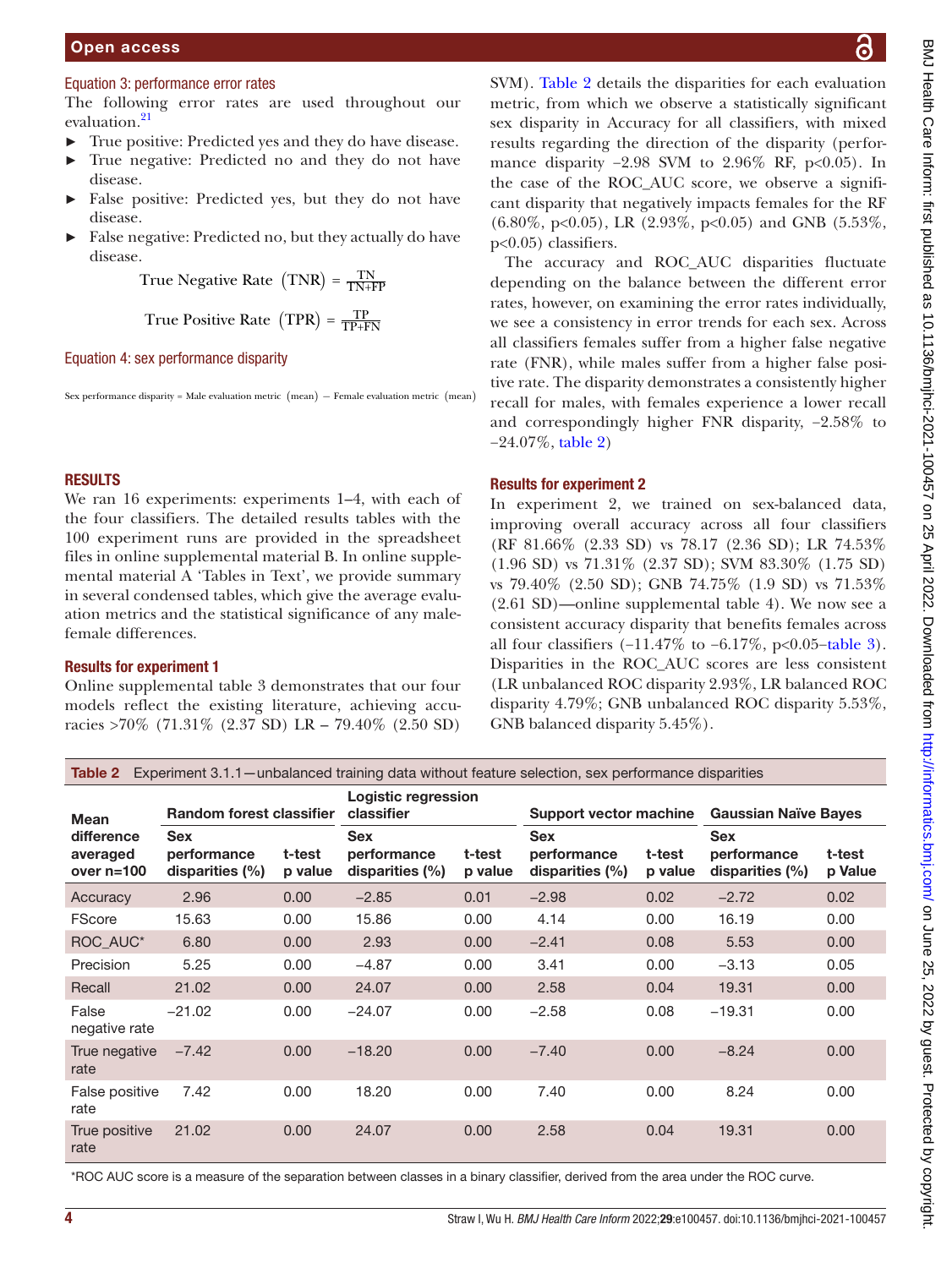<span id="page-4-0"></span>Table 3 Experiment 3.1.2—balanced training data without feature selection, sex performance disparities

| <b>Mean</b>                            | <b>Random forest classifier</b>              |                   | Logistic regression<br>classifier            |                   | Support vector machine                       |                   | <b>Gaussian Naïve Bayes</b>                  |                   |
|----------------------------------------|----------------------------------------------|-------------------|----------------------------------------------|-------------------|----------------------------------------------|-------------------|----------------------------------------------|-------------------|
| difference<br>averaged<br>over $n=100$ | <b>Sex</b><br>performance<br>disparities (%) | t-test<br>p value | <b>Sex</b><br>performance<br>disparities (%) | t-test<br>p value | <b>Sex</b><br>performance<br>disparities (%) | t-test<br>p value | <b>Sex</b><br>performance<br>disparities (%) | t-test<br>p value |
| Accuracy                               | $-6.17$                                      | 0.00              | $-6.36$                                      | 0.00              | $-11.47$                                     | 0.00              | $-7.43$                                      | 0.00              |
| <b>FScore</b>                          | 7.69                                         | 0.00              | 20.17                                        | 0.00              | $-3.40$                                      | 0.00              | 16.65                                        | 0.00              |
| ROC_AUC                                | 0.60                                         | 0.13              | 4.79                                         | 0.00              | $-9.06$                                      | 0.00              | 5.45                                         | 0.00              |
| Precision                              | $-0.94$                                      | 0.88              | $-4.75$                                      | 0.00              | $-2.32$                                      | 0.14              | 0.24                                         | 0.37              |
| Recall                                 | 12.88                                        | 0.00              | 29.22                                        | 0.00              | $-4.64$                                      | 0.00              | 19.82                                        | 0.00              |
| False<br>negative rate                 | $-12.88$                                     | 0.00              | $-29.22$                                     | 0.00              | 4.64                                         | 0.00              | $-19.82$                                     | 0.00              |
| True negative $-11.69$<br>rate         |                                              | 0.00              | $-19.65$                                     | 0.00              | $-13.49$                                     | 0.00              | $-8.93$                                      | 0.00              |
| False positive<br>rate                 | 11.69                                        | 0.00              | 19.65                                        | 0.00              | 13.49                                        | 0.00              | 8.93                                         | 0.00              |
| True positive<br>rate                  | 12.88                                        | 0.00              | 29.22                                        | 0.00              | $-4.64$                                      | 0.00              | 19.82                                        | 0.00              |

[Online supplemental table 5](https://dx.doi.org/10.1136/bmjhci-2021-100457) presents a comparison of the evaluation metrics with/without balancing of the training data. In one case, we observe an improvement in performance for all patients. When trained on the balanced dataset, the LR accuracy improves overall (74.53% (1.96 SD) vs 71.31% (2.37 SD)), for females (77.71% (2.42 SD) vs 73.33% (3.95 SD)) and for males (71.35% (3.22 SD) vs 70.49% (2.74 SD)).

#### Results for experiment 3

We did not see an improvement in overall performance or a reduction in disparities with RFE. A significant ROC\_AUC disparity is apparent across all four

classifiers  $(3.60\% - 6.61\%, p < 0.05)$  that negatively impacts females. We see the same error rate findings as earlier, with a higher FNR for females (FNR Disparity −18.21 to −21.24%, p<0.05, [table](#page-4-1) 4 and [online supplemental table](https://dx.doi.org/10.1136/bmjhci-2021-100457)  [6](https://dx.doi.org/10.1136/bmjhci-2021-100457)).

#### Results for experiment 4

Experiment 4 gives mixed results. The accuracy disparity benefits females across all classifiers (−4.64% to −6.80%, p<0.05), whereas the ROC\_AUC disparity demonstrates a benefit for males in three out of four classifiers (−0.05% to  $5.95\%$ , p<0.05, [table](#page-5-0) 5) The results relate to the subtle changes in error rates with each model, however, across

<span id="page-4-1"></span>Table 4 Experiment 3.1.3—unbalanced training data with feature selection, sex performance disparities

|                        | Random forest classifier                         |                   | Logistic regression<br>classifier                |                   | Support vector machine                           |                   | <b>Gaussian Naïve Bayes</b>                  |                   |
|------------------------|--------------------------------------------------|-------------------|--------------------------------------------------|-------------------|--------------------------------------------------|-------------------|----------------------------------------------|-------------------|
|                        | <b>Sex</b><br>performance<br>disparities $(\% )$ | t-test<br>p value | <b>Sex</b><br>performance<br>disparities $(\% )$ | t-test<br>p value | <b>Sex</b><br>performance<br>disparities $(\% )$ | t-test<br>p value | <b>Sex</b><br>performance<br>disparities (%) | t-test<br>p value |
| Accuracy               | 3.42                                             | 0.00              | $-2.90$                                          | 0.01              | $-2.75$                                          | 0.01              | $-3.31$                                      | 0.00              |
| FScore                 | 15.36                                            | 0.00              | 15.79                                            | 0.00              | 16.50                                            | 0.00              | 15.29                                        | 0.00              |
| ROC AUC                | 6.61                                             | 0.00              | 3.60                                             | 0.00              | 4.90                                             | 0.00              | 4.99                                         | 0.00              |
| Precision              | 9.85                                             | 0.00              | 0.24                                             | 0.44              | $-0.87$                                          | 0.90              | $-3.41$                                      | 0.03              |
| Recall                 | 18.21                                            | 0.00              | 21.24                                            | 0.00              | 20.30                                            | 0.00              | 18.54                                        | 0.00              |
| False negative<br>rate | $-18.21$                                         | 0.00              | $-21.24$                                         | 0.00              | $-20.30$                                         | 0.00              | $-18.54$                                     | 0.00              |
| True negative<br>rate  | $-4.99$                                          | 0.00              | $-14.04$                                         | 0.00              | $-10.50$                                         | 0.00              | $-8.57$                                      | 0.00              |
| False positive<br>rate | 4.99                                             | 0.00              | 14.04                                            | 0.00              | 10.50                                            | 0.00              | 8.57                                         | 0.00              |
| True positive<br>rate  | 18.21                                            | 0.00              | 21.24                                            | 0.00              | 20.30                                            | 0.00              | 18.54                                        | 0.00              |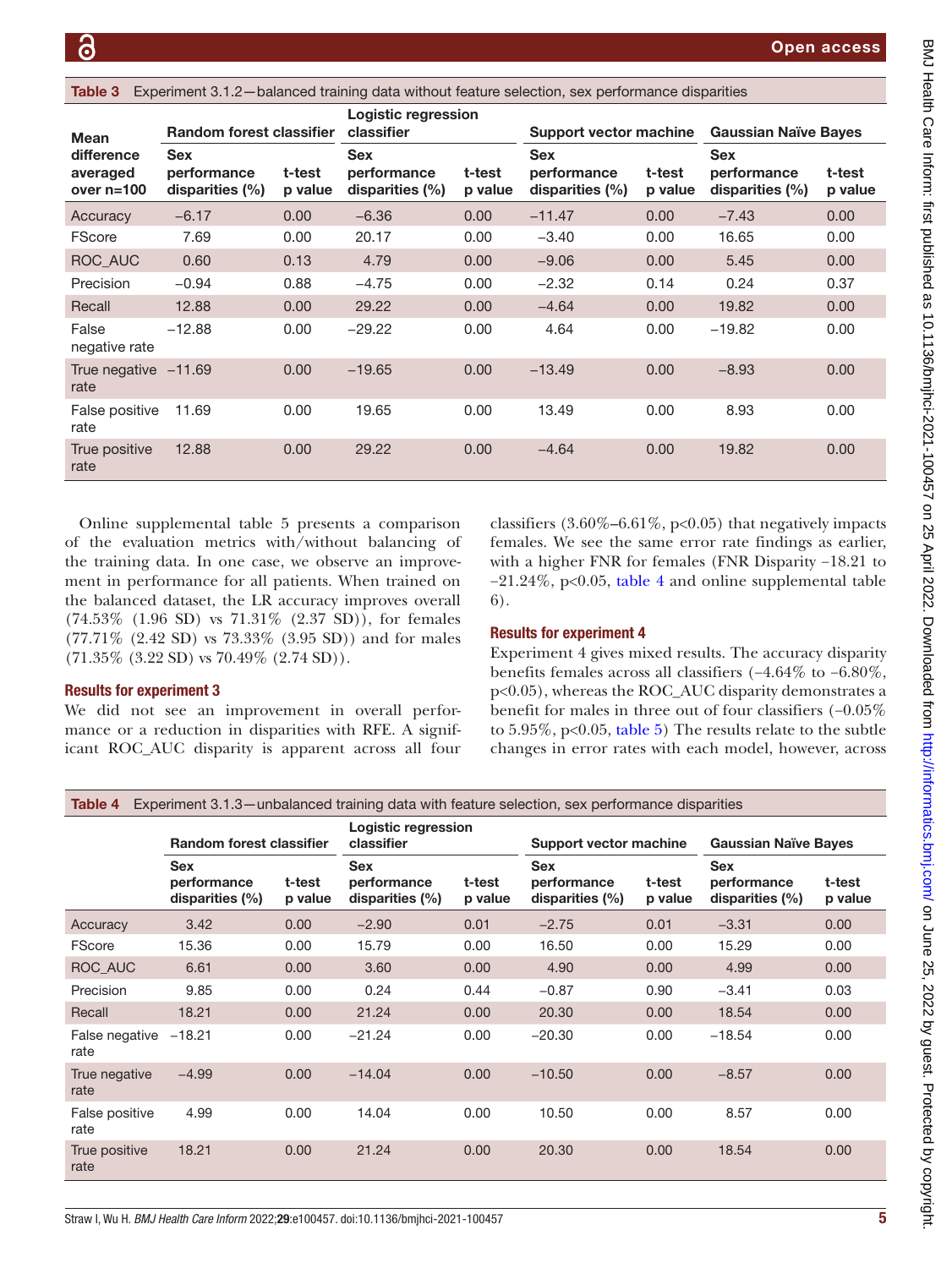<span id="page-5-0"></span>Table 5 Experiment 3.1.4—balanced training data with feature selection, sex performance disparities

|                               | <b>Random forest classifier</b>                 |                   | Logistic regression<br>classifier               |                   | Support vector machine                       |                   | <b>Gaussian Naïve Bayes</b>                     |                   |
|-------------------------------|-------------------------------------------------|-------------------|-------------------------------------------------|-------------------|----------------------------------------------|-------------------|-------------------------------------------------|-------------------|
|                               | <b>Sex</b><br>performance<br>disparities $(\%)$ | t-test<br>p value | <b>Sex</b><br>performance<br>disparities $(\%)$ | t-test<br>p value | <b>Sex</b><br>performance<br>disparities (%) | t-test<br>p value | <b>Sex</b><br>performance<br>disparities $(\%)$ | t-test<br>p value |
| Accuracy                      | $-5.62$                                         | 0.00              | $-6.80$                                         | 0.00              | $-6.19$                                      | 0.00              | $-4.64$                                         | 0.00              |
| <b>FScore</b>                 | 7.86                                            | 0.00              | 14.39                                           | 0.00              | 16.46                                        | 0.00              | 21.63                                           | 0.00              |
| ROC AUC                       | $-0.05%$                                        | 0.46              | 3.57%                                           | 0.00              | 5.95%                                        | 0.00              | 8.17%                                           | 0.00              |
| Precision                     | 4.60%                                           | 0.00              | 9.28%                                           | 0.00              | 12.82%                                       | 0.00              | 9.35%                                           | 0.00              |
| Recall                        | 9.70%                                           | 0.00              | 15.51%                                          | 0.00              | 15.38%                                       | 0.00              | 22.78%                                          | 0.00              |
| False<br>negative rate        | $-9.70$                                         | 0.00              | $-15.51$                                        | 0.00              | $-15.38$                                     | 0.00              | $-22.78$                                        | 0.00              |
| True negative $-9.79$<br>rate |                                                 | 0.00              | $-8.37$                                         | 0.00              | $-3.47$                                      | 0.00              | $-6.44$                                         | 0.00              |
| False positive<br>rate        | 9.79                                            | 0.00              | 8.37                                            | 0.00              | 3.47                                         | 0.00              | 6.44                                            | 0.00              |
| True positive<br>rate         | 9.70                                            | 0.00              | 15.51                                           | 0.00              | 15.38                                        | 0.00              | 22.78                                           | 0.00              |

all classifiers the FNR is consistently higher for females (−9.70% to −22.78%, p<0.05 [\(online supplemental table](https://dx.doi.org/10.1136/bmjhci-2021-100457) [7\)](https://dx.doi.org/10.1136/bmjhci-2021-100457).

## Analysis of feature selection

[Online supplemental table 8](https://dx.doi.org/10.1136/bmjhci-2021-100457) gives the feature rankings assigned by the RFE model when fitted to unbalanced and balanced data, focusing on RF classifiers. When we address the under-representation of females in the training data, ALP and gender are included as the top two features, while A/G ratio and total bilirubin are removed. This finding may reflect existing research that describes sex differences in biomarker expression. In their analysis gender-specific references intervals for hepatic biomarkers, Li *et al* highlight sex differences in ALP, ALT and GGT, indicating that differing thresholds may be appropriate for diagnosis. $27$  Sex differences in biochemical disease profiles may explain why integrating more female patients affects the feature selection in experiment 4.

## **DISCUSSION**

In recent years, research has highlighted that medical biases and female under-representation may significantly contribute to differences in healthcare outcomes; in our paper, we have examined how this phenomena may extend into ML $^{6-8}$  10 <sup>28</sup> We present several key findings:

- Model reproduction and demonstration of disparity: We have demonstrated a previously unobserved sex disparity that exists in published ML classifiers based on the ILPD dataset.
- ► Error disparities: Sex disparities in Accuracy and ROC\_AUC fluctuate depending on model and the balance between error rates, however, sex differences

in specific error rates are consistent. We observe a consistently lower recall and correspondingly higher FNR for females. Of note, RF and LR classifiers are reported as the most effective on the ILPD dataset, however, these models demonstrate the greatest disparity in the FNR when trained on the original dataset (RF, FNR disparity  $-21.02\%$  (p<0.05); LR, FNR disparity  $-24.07\%$ , (p<0.05)). Clinically, this FNR disparity would materialise as an inequality in disease detection that negatively impacts females, with higher instances of missed disease.

- Balanced training: Training on sex-balanced data improved overall performance for all classifiers. In the case of the LR classifier, accuracy improves overall and for the sexes separately, indicating that with the right model selection addressing poor performance for the under-represented group does not need to come at the expense of the majority group.
- ► Impact of model architecture on disparity: Our experimental outcomes were not consistent across models, indicating that bias mitigation techniques may need to be tailored to model choice.
- Analysis of feature ranking: Our comparison of feature importance reinforces existing clinical research that highlights the sex differences in the role of liver biomarkers.

## Implications for data science

Our experiments demonstrated that sex-specific feature selection and addressing under-representation of females may be an important bias mitigation technique when developing ML algorithms in medicine. Furthermore, we illustrate that there is no consistent solution across all classifiers, suggesting techniques need to be tailored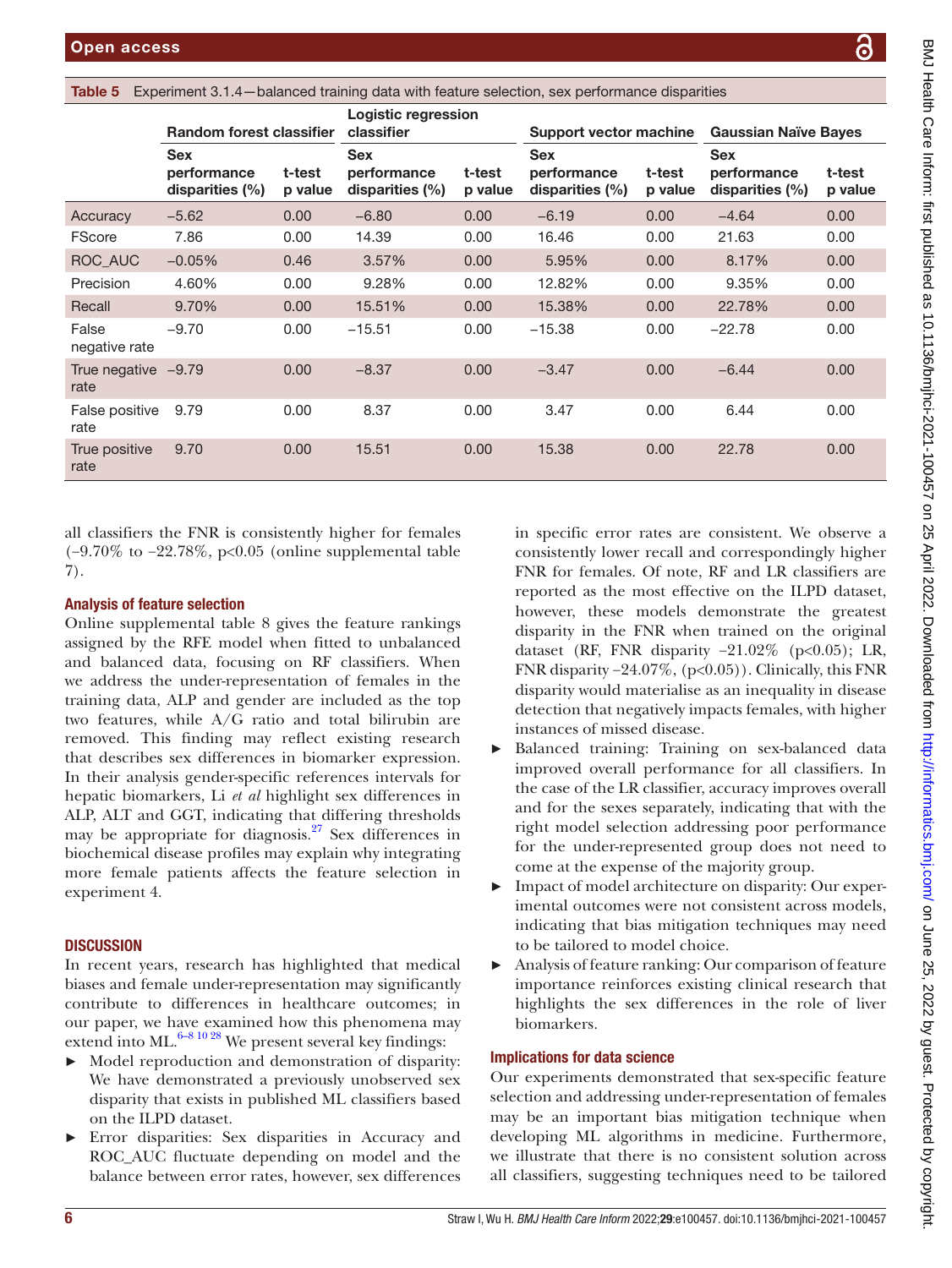to model choice. ML models also present novel opportunities for improving existing practice and addressing health disparities that relate to biochemical discrepancies between the sexes. Given the evolving evidence that critiques the use of 'unisex' biochemical thresholds, ML models that do not rely on these defined thresholds may pose a superior alternative if developed with an awareness of the subtle sex differences in disease manifestation.

## Implications for clinical medicine and public health

Classification algorithms are being increasingly used in healthcare settings to assist clinicians in medical diagnosis.[20](#page-7-6) Unless these algorithms are evaluated for biases, they may only improve care for a subset of patients and consequently increase healthcare inequalities.<sup>[7](#page-6-8)</sup> By evaluating ML models for demographic biases before they are implemented in digital medicine, we can mitigate the perpetuation of these inequalities into digital systems.

Furthermore, insights from model development can be used to inform current clinical care. Our data exploration of feature correlation demonstrated sex differences in feature importance. Such research can inform practising clinicians on the relevance of different indicators for the patient in front of them, for example, albumin may be more indicative of pathology in males.<sup>11</sup> Lastly, examining disparities in algorithmic performance offers an opportunity to reflect on which patients may be being missed in current practice. Throughout our analysis, we demonstrated a persistently high FNR for females, suggesting that female disease is at risk of being overlooked. Examining the physiological profile of algorithmic false negatives presents an opportunity to better understand which patients are at risk of being misdiagnosed.

It should be noted that the ILPD does not include demographic information on race or ethnicity. $^{22}$  Racial biases have been reported in the biochemical tests used across different subspecialties, resulting in worse care for marginalised racial groups.<sup>29 30</sup> A key limitation of our study is that we cannot perform a race stratified analysis. Furthermore, we are unable to evaluate the relevance of other demographic features. An intersectional approach to healthcare inequalities would consider the mediating impact of socioeconomic class, or the compounding impact of gender (as opposed to sex) and sexuality on marginalised patients. Accounting for the complex nature of these intersectional relationships requires more advanced modelling and new bias evaluation techniques.

#### **CONCLUSIONS**

The historic absence of women from the healthcare profession and from clinical research resulted in domain knowledge that centres around the male body and neglects female physiological differences. To ensure sex-based inequalities do not manifest in medical AI, an evaluation of demographic performance disparities must be integrated into model development. Evaluating biases in the initial stages of ML can provide insights into

inequalities in existing practice, reveal pathophysiological differences between the sexes and can mitigate the digitisation of healthcare inequalities in algorithmic systems.

Twitter Isabel Straw [@IsabelStrawMD](https://twitter.com/IsabelStrawMD) and Honghan Wu [@hhwu](https://twitter.com/hhwu)

Contributors IS conceived of the presented idea and is the guarantor responsible for overall content. IS developed the theory and performed the computations. HW verified the analytical methods.

Funding This work was supported by UK Research and Innovation (UKRI Grant Reference Number EP/S021612/1).

Competing interests None declared.

Patient consent for publication Not applicable.

Provenance and peer review Not commissioned; externally peer reviewed.

Data availability statement Data are available in a public, open access repository.

Supplemental material This content has been supplied by the author(s). It has not been vetted by BMJ Publishing Group Limited (BMJ) and may not have been peer-reviewed. Any opinions or recommendations discussed are solely those of the author(s) and are not endorsed by BMJ. BMJ disclaims all liability and responsibility arising from any reliance placed on the content. Where the content includes any translated material, BMJ does not warrant the accuracy and reliability of the translations (including but not limited to local regulations, clinical guidelines, terminology, drug names and drug dosages), and is not responsible for any error and/or omissions arising from translation and adaptation or otherwise.

**Open access** This is an open access article distributed in accordance with the Creative Commons Attribution Non Commercial (CC BY-NC 4.0) license, which permits others to distribute, remix, adapt, build upon this work non-commercially, and license their derivative works on different terms, provided the original work is properly cited, appropriate credit is given, any changes made indicated, and the use is non-commercial. See: [http://creativecommons.org/licenses/by-nc/4.0/.](http://creativecommons.org/licenses/by-nc/4.0/)

#### ORCID iD

Isabel Straw<http://orcid.org/0000-0003-0003-3550>

#### **REFERENCES**

- <span id="page-6-0"></span>1 Blachier M, Leleu H, Peck-Radosavljevic M, *et al*. The burden of liver disease in Europe: a review of available epidemiological data. *[J](http://dx.doi.org/10.1016/j.jhep.2012.12.005)  [Hepatol](http://dx.doi.org/10.1016/j.jhep.2012.12.005)* 2013;58:593–608.
- <span id="page-6-1"></span>2 Morgan MY, Sherlock S. Sex-Related differences among 100 patients with alcoholic liver disease. *[Br Med J](http://dx.doi.org/10.1136/bmj.1.6066.939)* 1977;1:939–41.
- <span id="page-6-5"></span>3 Vatsalya V, Liaquat HB, Ghosh K, *et al*. *A review on the sex differences in organ and system pathology with alcohol* drinking. *[Curr](http://dx.doi.org/10.2174/1874473710666170125151410)  [Drug Abuse Rev](http://dx.doi.org/10.2174/1874473710666170125151410)* 2016;9:87–92.
- <span id="page-6-2"></span>4 Mathur AK, Schaubel DE, Gong Q, *et al*. Sex-based disparities in liver transplant rates in the United States. *[Am J Transplant](http://dx.doi.org/10.1111/j.1600-6143.2011.03498.x)* 2011;11:1435–43.
- <span id="page-6-3"></span>5 UK Parliament, Women's health outcomes: Is there a gender gap?, House of Lords Library, Editor. 2021, House of Lords. Available: [https://lordslibrary.parliament.uk/womens-health-outcomes-is-there](https://lordslibrary.parliament.uk/womens-health-outcomes-is-there-a-gender-gap/)[a-gender-gap/](https://lordslibrary.parliament.uk/womens-health-outcomes-is-there-a-gender-gap/)
- <span id="page-6-4"></span>6 Cleghorn E. *Unwell women: misdiagnosis and myth in a man-made world*. New York, NY: Dutton, 2021.
- <span id="page-6-8"></span>7 Straw I. The automation of bias in medical artificial intelligence (AI): decoding the past to create a better future. *[Artif Intell Med](http://dx.doi.org/10.1016/j.artmed.2020.101965)* 2020;110:101965.
- 8 Krieger N, Fee E. Man-made medicine and women's health: the biopolitics of sex/gender and race/ethnicity. *[Int J Health Serv](http://dx.doi.org/10.2190/LWLH-NMCJ-UACL-U80Y)* 1994;24:265–83.
- 9 Hoffmann DE, Tarzian AJ. The girl who cried pain: a bias against women in the treatment of pain. *[J Law Med Ethics](http://dx.doi.org/10.1111/j.1748-720X.2001.tb00037.x)* 2001;29:13–27.
- 10 Hamberg K. Gender bias in medicine. *[Womens Health](http://dx.doi.org/10.2217/17455057.4.3.237)* 2008;4:237–43.
- <span id="page-6-7"></span>11 Grimm G, Haslacher H, Kampitsch T, *et al*. Sex differences in the association between albumin and all-cause and vascular mortality. *[Eur J Clin Invest](http://dx.doi.org/10.1111/j.1365-2362.2009.02189.x)* 2009;39:860–5.
- <span id="page-6-6"></span>12 Suthahar N, Meems LMG, Ho JE, *et al*. Sex-Related differences in contemporary biomarkers for heart failure: a review. *[Eur J Heart Fail](http://dx.doi.org/10.1002/ejhf.1771)* 2020;22:775–88.
- 13 Stepien M, Fedirko V, Duarte-Salles T, *et al*. Prospective association of liver function biomarkers with development of hepatobiliary cancers. *[Cancer Epidemiol](http://dx.doi.org/10.1016/j.canep.2016.01.002)* 2016;40:179–87.